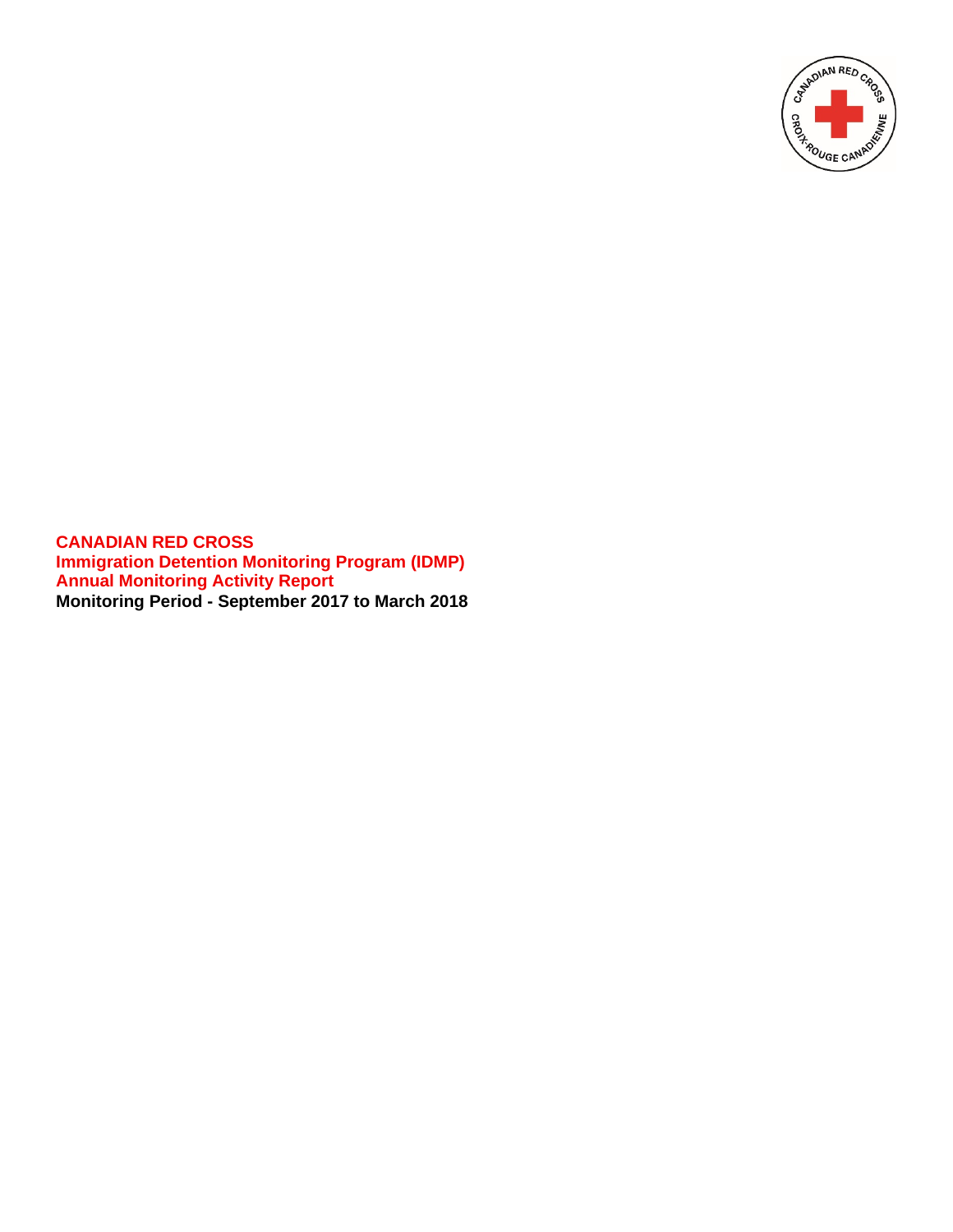

## **Contents**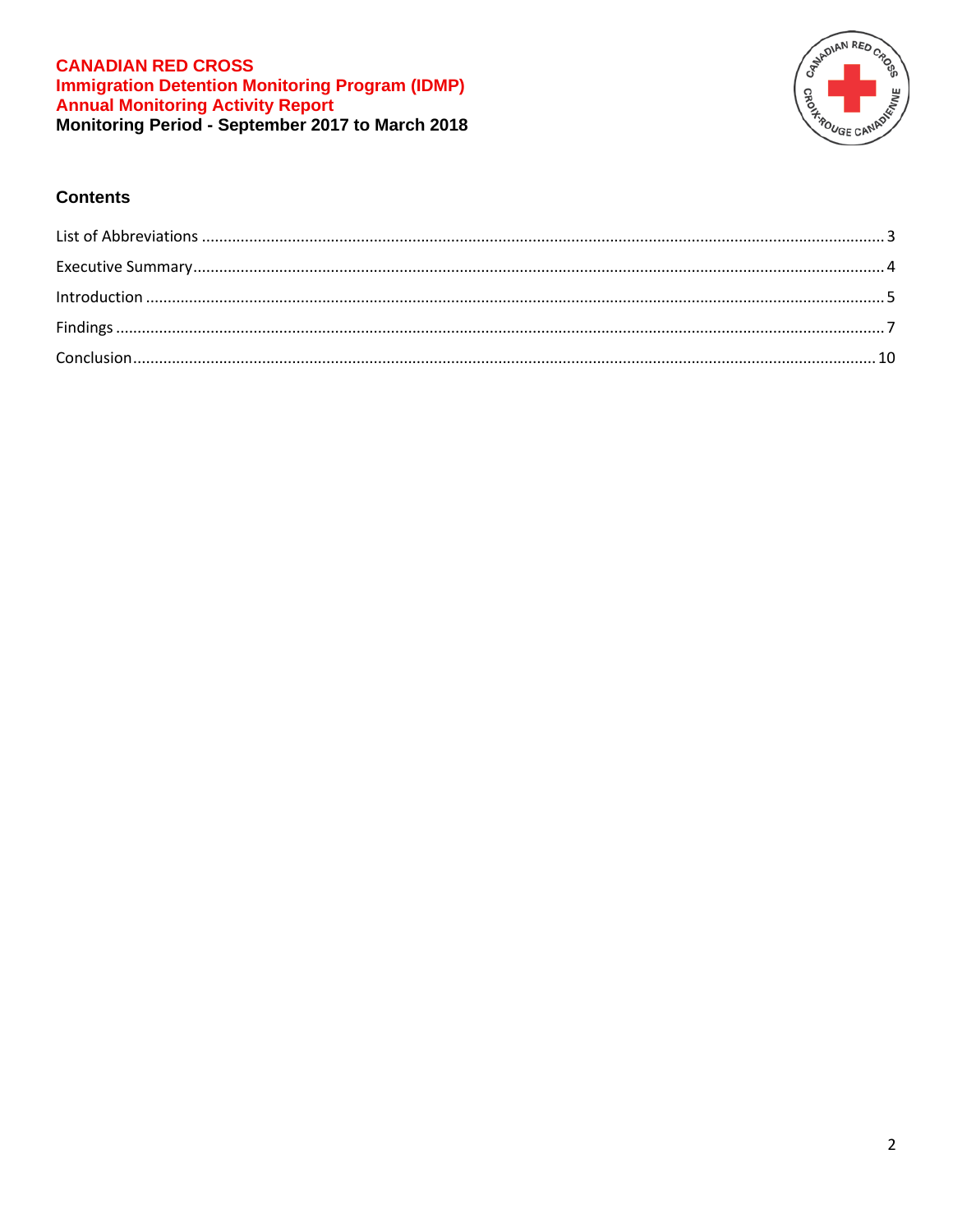

# <span id="page-2-0"></span>**List of Abbreviations**

| <b>ACCW</b>  | Alouette Correctional Centre for Women               |
|--------------|------------------------------------------------------|
| BC IHC       | <b>British Columbia Immigration Holding Centre</b>   |
| CBSA         | Canada Border Services Agency                        |
| CRC          | <b>Calgary Remand Centre</b>                         |
| CRCS         | Canadian Red Cross Society                           |
| <b>CSI</b>   | Centre de Surveillance de l'Immigration              |
| <b>DFN</b>   | Designated Foreign National                          |
| ERC          | <b>Edmonton Remand Centre</b>                        |
| <b>FRCC</b>  | <b>Fraser Regional Correctional Centre</b>           |
| <b>IDMP</b>  | Immigration Detention Monitoring Program             |
| IDs          | <b>Immigration Detainees</b>                         |
| <b>IHC</b>   | Immigration Holding Centre                           |
| <b>IRB</b>   | Immigration and Refugee Board                        |
| <b>IRPA</b>  | Immigration and Refugee Protection Act               |
| <b>IRPR</b>  | Immigration and Refugee Protection Regulations       |
| <b>NFPC</b>  | North Fraser Pre-trial Centre                        |
| NGO          | Non-Governmental Organization                        |
| PCF          | <b>Provincial Corrections Facility</b>               |
| PRRA         | Pre Removal Risk Assessment                          |
| <b>RDP</b>   | Centre de détention de Rivière-des-Prairies          |
| TIHC         | <b>Toronto Immigration Holding Centre</b>            |
| <b>UNCRC</b> | United Nations Convention on the Rights of the Child |
| <b>UNHCR</b> | United Nations High Commissioner for Refugees        |
| <b>WRC</b>   | <b>Winnipeg Remand Centre</b>                        |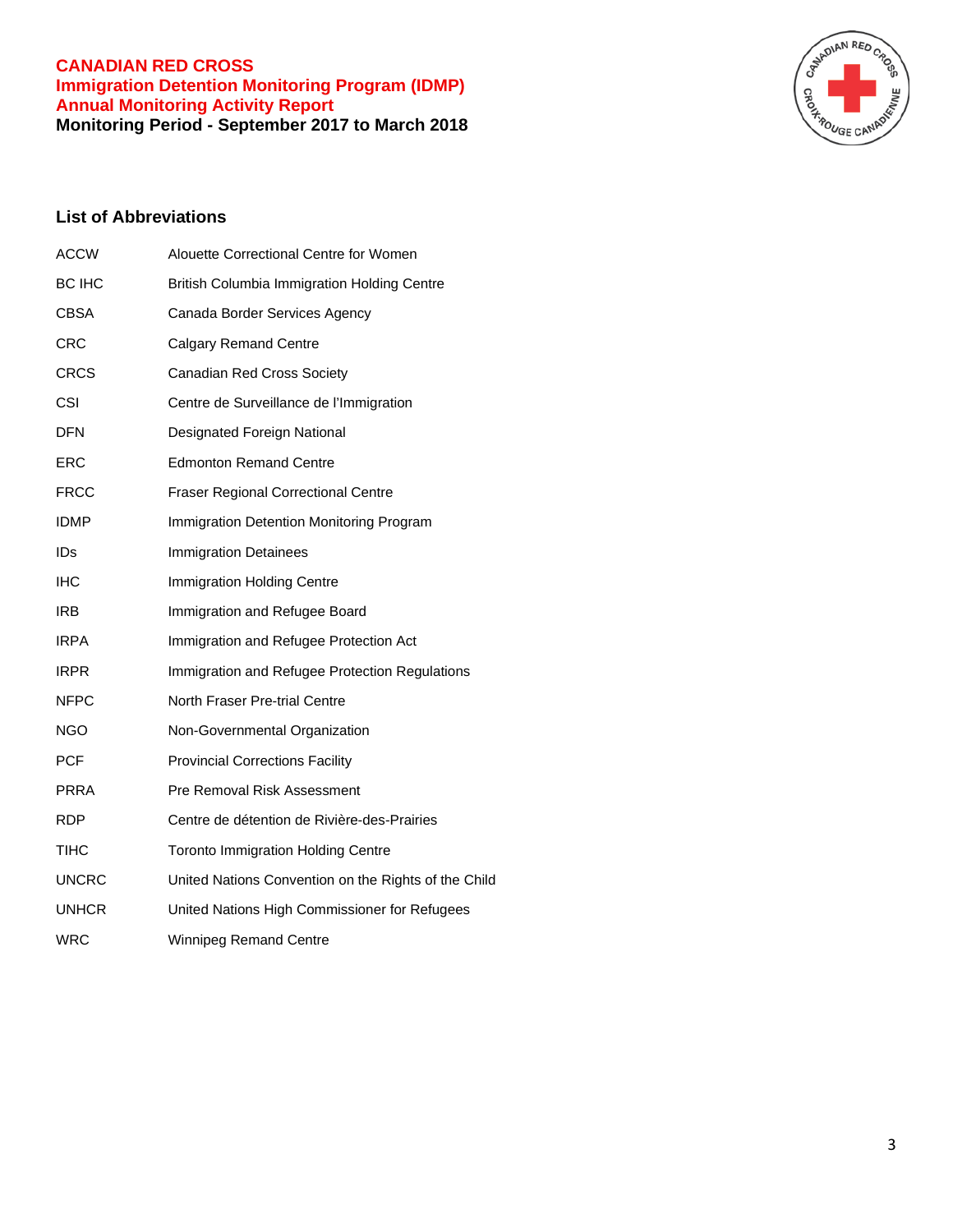

## <span id="page-3-0"></span>**Executive Summary**

This report highlights the 2017-2018 observations and recommendations of the Canadian Red Cross Society (CRCS), related to its Agreement with the Canada Border Services Agency (CBSA), on the Immigration Detention Monitoring Program (IDMP).

Pursuant to this agreement, the CRCS monitoring activities focus on the following areas:

- The material conditions of detention;
- The treatment of detainees:
- The legal guarantees and safeguards; and
- The immigration detainees' ability to maintain contact with their families.

Under the reporting period, the IDMP carried out a total of fifteen (15) visits to detention facilities holding immigration detainees between December 2017 and end of March 2018. Based on our observations made during this reporting period, CRCS grouped its concerns into the following five themes:

- Co-mingling of immigration detainees in correctional institutions;
- Lack of orientation about the detainees' rights and responsibilities in detention;
- Difficulties in accessing certain medical services;
- Lack of access to outdoor areas in some visited facilities;
- Difficulties in maintaining contact with families.

Based on our findings and observations, the CRCS is proposing in this report a number of recommendations, mainly:

- Where detention is necessary, to hold immigration detainees in facilities other than correctional prisons and where this is not possible, to separate immigration detainees from the rest of the prison population;
- To ensure that immigration detainees are fully aware of their rights and responsibilities, regardless of their place of detention;
- To ensure that immigration detainees have access to adequate mental health services wherever they are detained;
- To provide immigration detainees with daily access to outdoor areas as well as recreational activities;
- And finally, to allow regular and adequate contact between detainees and their families.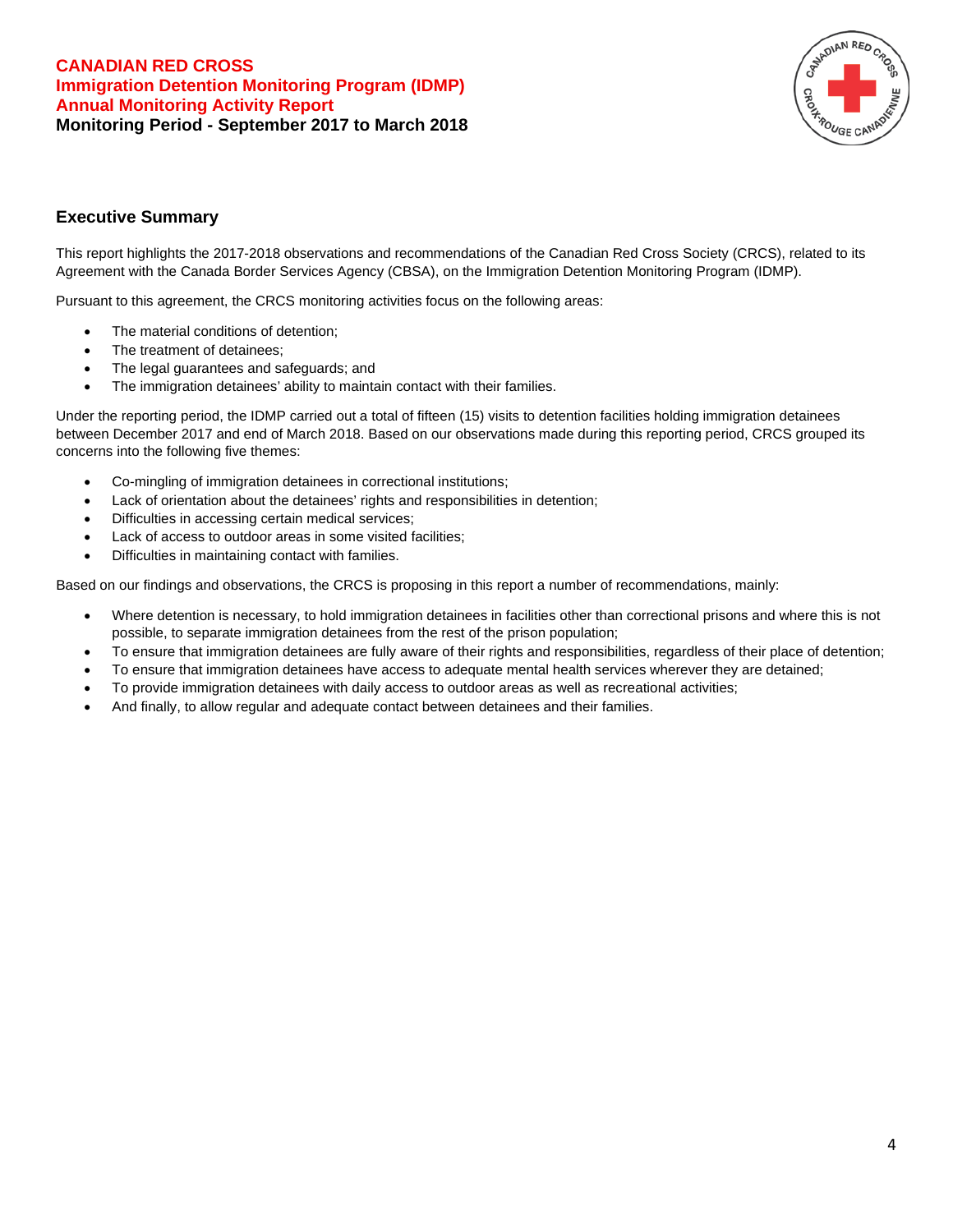

## <span id="page-4-0"></span>**Introduction**

During site visits to places where people are administratively held under the Immigration and Refugee Protection Act, the CRCS team monitors and assesses the conditions of detention and treatment of immigration detainees held in holding centers and detention facilities under the control and management of federal, provincial, territorial or municipal authorities. In accordance with the Agreement between CRCS and CBSA, this report reflects the CRCS' Immigration Detention Monitoring Program activities carried out between December 2017 and March 2018.

A total of fifteen (15) **site visits** were conducted in addition to responses to two (2) **notifications**. The majority of the visits took place in Ontario, followed by British Columbia, Alberta and Quebec. No visits were planned in Manitoba during the reporting period.



On each site visit, the team **interviewed immigration detainees** in private and without the presence of any of the facility staff. In total, one hundred and forty-two (142) detainees agreed to speak with CRCS team members whereas one hundred and sixteen (116) immigration detainees were not interviewed, either because they did not want to speak to the Red Cross or they happened to be out of the facility at the time of the visit.

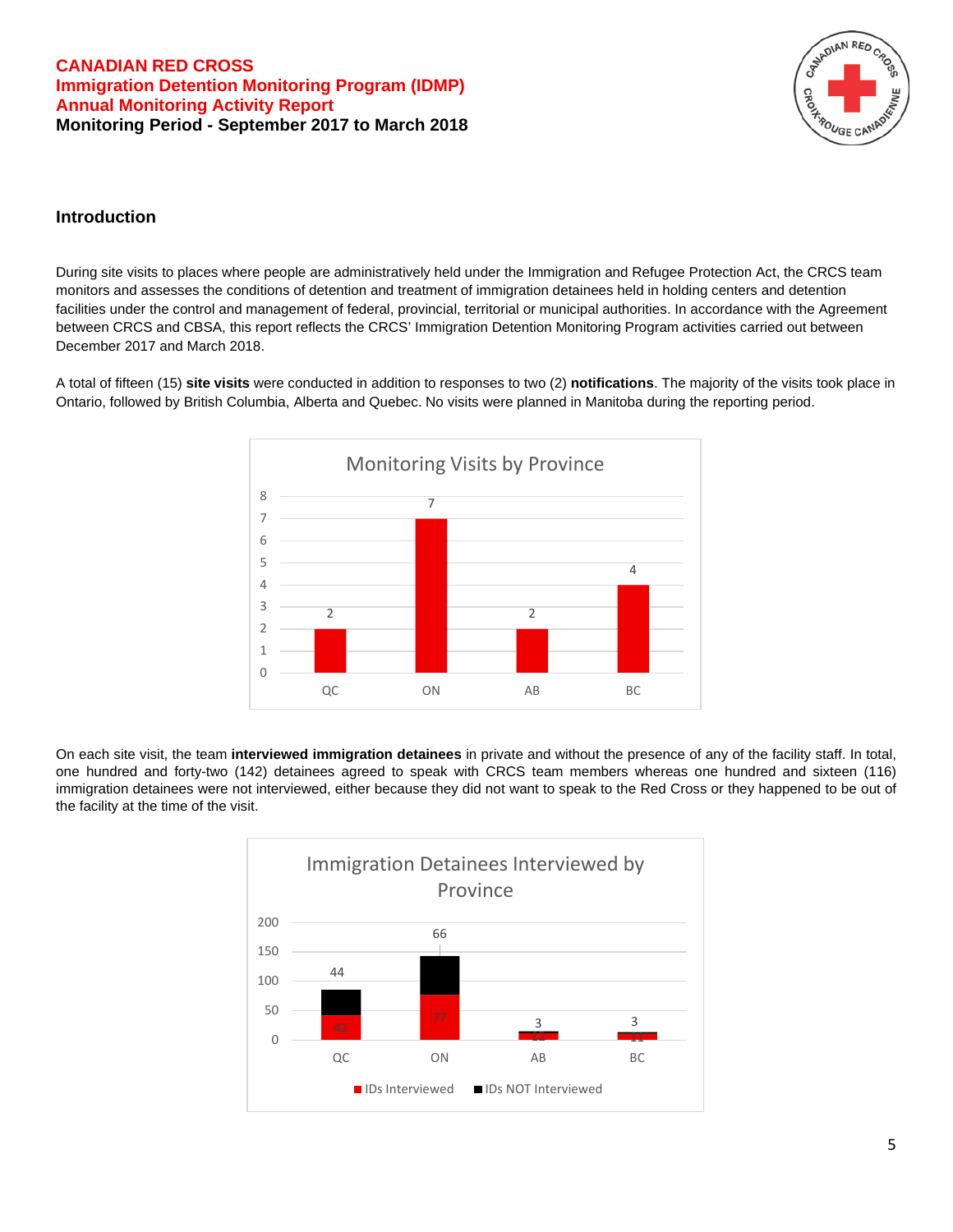

At the early stage of the program, and prior to receiving security clearances, the CRCS organized **information sessions** for staff and facility personnel who are in direct contact with immigration detainees. Consequently, a total of fifteen (15) sessions took place, with the majority in Ontario followed by the Pacific region (BC, AB), Quebec and the Prairies.



In parallel to site visits and information sessions, the team conducted a total of thirty-four (34) meetings with external stakeholders, including CBSA representatives in the regions, Provincial Correctional Services, follow-up meetings with the Immigration Holding Centers and the Correctional Facilities as well as Legal Aid and local NGOs supporting immigration detainees.

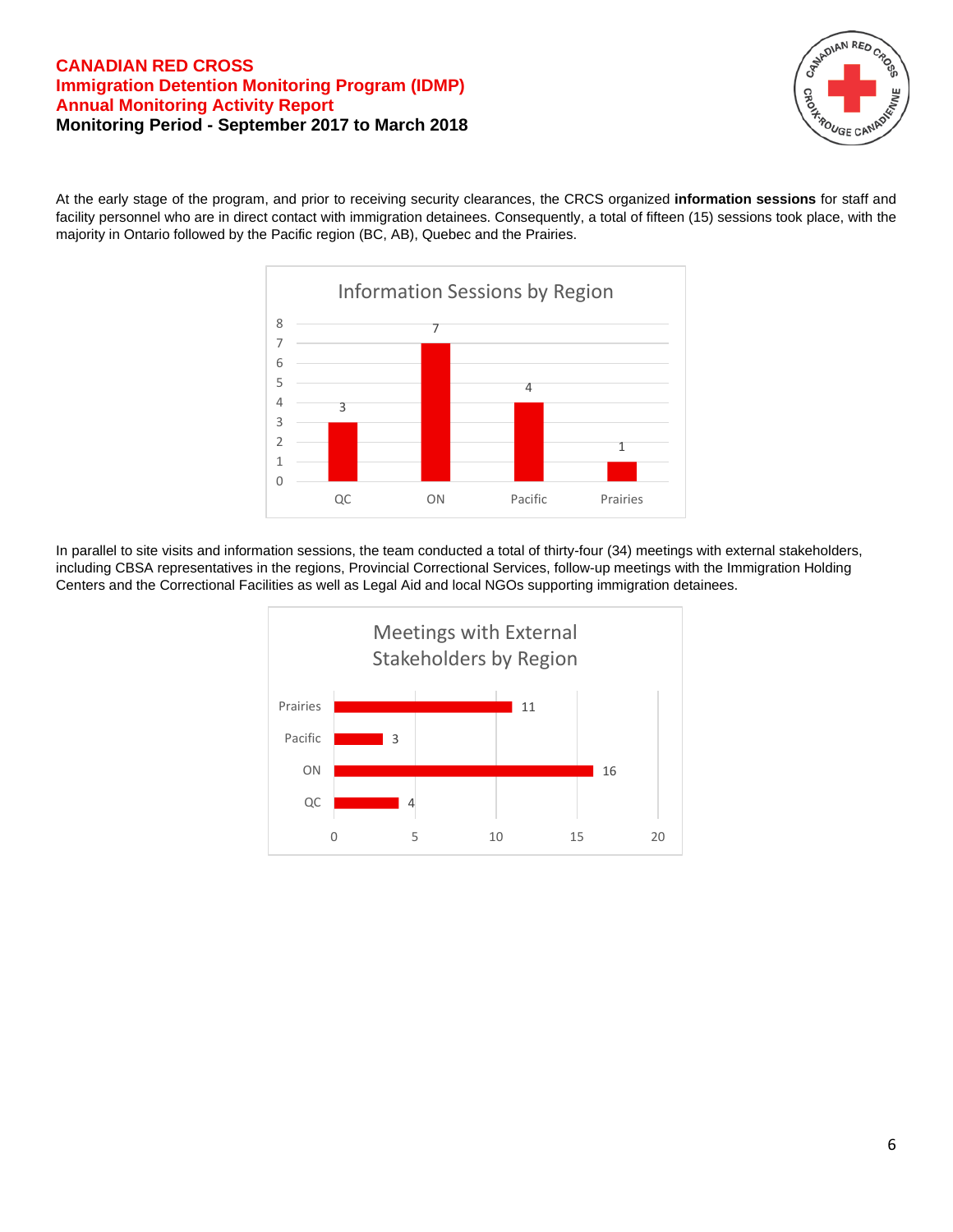

## <span id="page-6-0"></span>**Findings**

CRCS IDMP carried out a total of fifteen (15) visits to detention facilities on a national level during the reporting period. Following these visits and the meetings that were carried out, the monitoring team would like to acknowledge CBSA representatives and all staff in the visited facilities for facilitating access to all individuals detained therein.

Based on the observations made during this reporting period, CRCS highlights the following findings and recommendations:

1. When housed in correctional facilities and remand centers, immigration detainees are receiving the same treatment and follow the same rules as remanded and sentenced individuals despite their detention being administrative in nature. Policies which were designed to manage behavior of persons in the criminal justice system are being applied to persons in immigration detention, such as placement in administrative and disciplinary segregation, the use of restraints, and lockdowns.

While CRCS understands there may be barriers to ensuring separate facilities for immigration detainees, we are concerned to see immigration detainees mixed or co-mingled with persons awaiting trial, convicted persons awaiting sentencing, sentenced persons (provincial and federal) awaiting transfer, persons detained for violating parole conditions, or for defaulting on fines. This was the case in most of the facilities visited during the reporting period except for the Immigration Holding Centers in Laval, Toronto and Vancouver.

**Under international law, treating immigration detainees in the same manner as those detained under the Criminal Code is deemed a disproportionate practice. Where detention is necessary, the international law stipulates that it should be proportionate, reviewed regularly and its duration should be defined[1.](#page-6-1) With that in mind, CRCS recommends the CBSA leverage the initiative taken by Fraser Regional Correctional Centre, which has a dedicated unit for persons detained under IRPA to minimize co-mingling, and to ensure that immigration detainees are separated from sentenced and remanded individuals at all times while in provincial correctional facilities. The system in place in Quebec region is also worth considering as it lessens the incidence of co-mingling.** 

2. Immigration detainees who were interviewed had varying levels of knowledge around their rights and their responsibilities while at the Immigration Holding Centres or provincial correctional facilities. This resulted in limiting the detainees' access to certain services, programs and support, including legal support and recreational programs.

For instance, some immigration detainees in **Alberta** informed the CRCS that they were not consistently represented by legal counsel during detention reviews and immigration hearings, due to, among other reasons, the difficulties in reaching the Legal Services Centre by phone from within provincial facilities, and because of some cases being ineligible for Legal Aid assistance. This contributed to detainees not seeking legal counsel and, as a result, lack of understanding about their legal status and rights.

In both **Ontario** and **British Columbia**, the CRCS met with detainees who were not aware of available programs and services within the provincial correctional facility where they are detained. In addition, detainees from all four regions covered during the reporting period indicated that they had not received written orientation information from CBSA or they had received it only in English, whereas the IRPA forms package detailing the reasons for detention is available in 16 languages.

**CRCS recommends that CBSA provides printed information on detainees' rights in multiple languages to all facilities where immigration detainees may be placed. The CBSA's "Information for people detained under the Immigration and Refugee Protection Act" and the CBSA's booklet "Orientation to Immigration Detention in the Pacific Region" could be used as examples.** 

<span id="page-6-1"></span><sup>1</sup> In the *International Convention on Civil and Political Rights*, to which Canada acceded on May 19, 1976, Article 10 requires States to ensure that "all persons deprived of their liberty shall be treated with humanity and with respect for the inherent dignity of the human person" (The United Nations General Assembly. "International Covenant on Civil and Political Rights." Treaty Series 999 (1966): 171 at art 10). See also the *Working Group on Arbitrary Detention, Report to the Thirteenth Session of the Human Rights Council, A/HRC/13/30, January 2010* 

*UNHCR's Revised Guidelines on Applicable Criteria and Standards relating to the Detention of Asylum-Seekers, 26 Feb. 1999* 

*Principles and Best Practices on the Protection of Persons Deprived of Liberty in the Americas, Inter-American Commission on Human Rights, Principle III*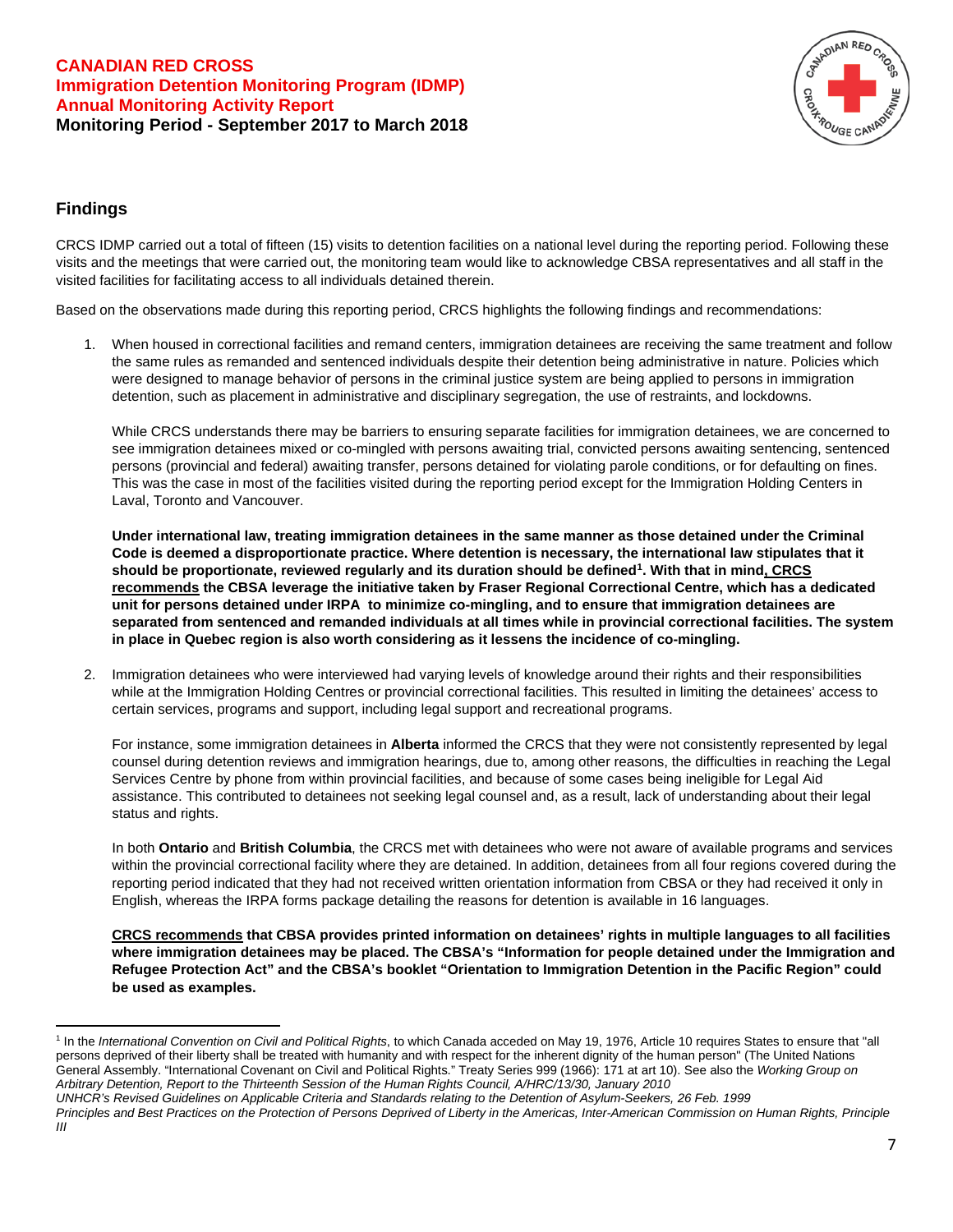

**CRCS also recommends providing additional verbal and written orientation information to immigration detainees upon admission in a language and format they understand, outlining how to access medical care and legal representation, use of phones, family visits, programs and services available, facility rules and disciplinary processes.**

**CBSA previously facilitated some detainees' access to Legal Aid, and it is recommended that the agency intensifies these procedures and establishes them as a regular practice through connecting detainees to the relevant department at Legal Aid and supporting their access to effective legal support for their immigration cases and detention reviews.**

3. Immigration detainees housed within provincial correctional frequently reported difficulties in accessing medical and mental health services. In the facilities visited in Ontario, and according to the authorities in place, perceived delays in receiving care are due to the high volume of the general criminally detained population requiring medical assistance. In **Alberta,** correctional and health staff at the visited facilities indicated that they do not generally have a specialized training on immigrant or refugee needs, as immigration detainees represent a very small fraction of the overall population. In addition and in Quebec, some of the interviewed immigration detainees suffered from a number of mental health problems, not only related to their detention, but also to their background after being through perilous journeys before arriving in Canada. It was observed that not enough mental health support was provided, with a psychologist/psychiatrist visits being only once per week.

**On provision of health care in detention, international law[2](#page-7-0) says that the State is responsible for providing health care for its detainees, without discrimination of their legal status. The law also stipulates that the standards of health care in detention should be of the same level as those available in the community. In addition, the CRCS notes that immigration detainees have a right to health care coverage under the Interim Federal Health Program and that coverage includes mental health care[3](#page-7-1). Based on this, the CRCS recommends that the Canadian authorities ensure that immigration detainees have on-site access to medical services, including Mental Health support, regardless of their place of detention.** 

4. Limitation in access to outdoor areas, leisure, cultural and educational activities were observed. For example, the location of the Immigration detention at the BC Immigration Holding Centre in Vancouver, while short term, does not allow for outdoor access or natural light. Capacity to address any potentially negative impacts from this or heightened stress around detention is reduced due to the absence of medical staff and social workers on site. In Ontario, immigration detainees interviewed in correctional facilities noted they were limited in their access to recreational and educational programs as they lacked knowledge of how to access such activities or in some instances these programs were not extended to cover persons detained under IRPA.

**Under International Law[4](#page-7-2) and given the non-criminal status of persons in immigration detention, detainees should not be required to remain in their room all day long but have the right to rest and leisure and to take part in educational programs. Such activities are highly encouraged in a detention context as they are important for personal development, physical and mental health, and social and cultural inclusion. Moreover, they can contribute to reducing the negative effects of incarceration by relieving stress and promoting positive interactions with others. CRCS recommends that CBSA ensures immigration detainees have access to recreational and educational programs regardless of their place of detention.**

5. CRCS monitoring activities revealed gaps with the detainees' ability to maintain contact with the outside world from within the facility. This reality is aggravated in facilities where open visits with family and friends are not provided. The issue is mostly due to the phone systems in place preventing detainees from making long distance calls, calling mobile devices or making

<span id="page-7-0"></span><sup>2</sup> *United Nations Standard Minimum Rules for the Treatment of Prisoners (the Nelson Mandela Rules), Health Care Services, UN-Doc A/Res/70/175 (17 December 2015)*

<span id="page-7-1"></span><sup>3</sup> *See Interim Federal Health Program: Summary of Coverage: available [on-line: Government of Canada website](https://www.canada.ca/en/immigration-refugees-citizenship/services/refugees/help-within-canada/health-care/interim-federal-health-program/coverage-summary.html)*

<span id="page-7-2"></span><sup>4</sup> *United Nations, Standard Minimum Rules for the Treatment of Prisoners, UN-Doc A/RES/70/175 (13 May 1977), Rules 20, 40, 77 & 78 Principles and Best Practices on the Protection of Persons Deprived of Liberty in the Americas, Principle XVIII*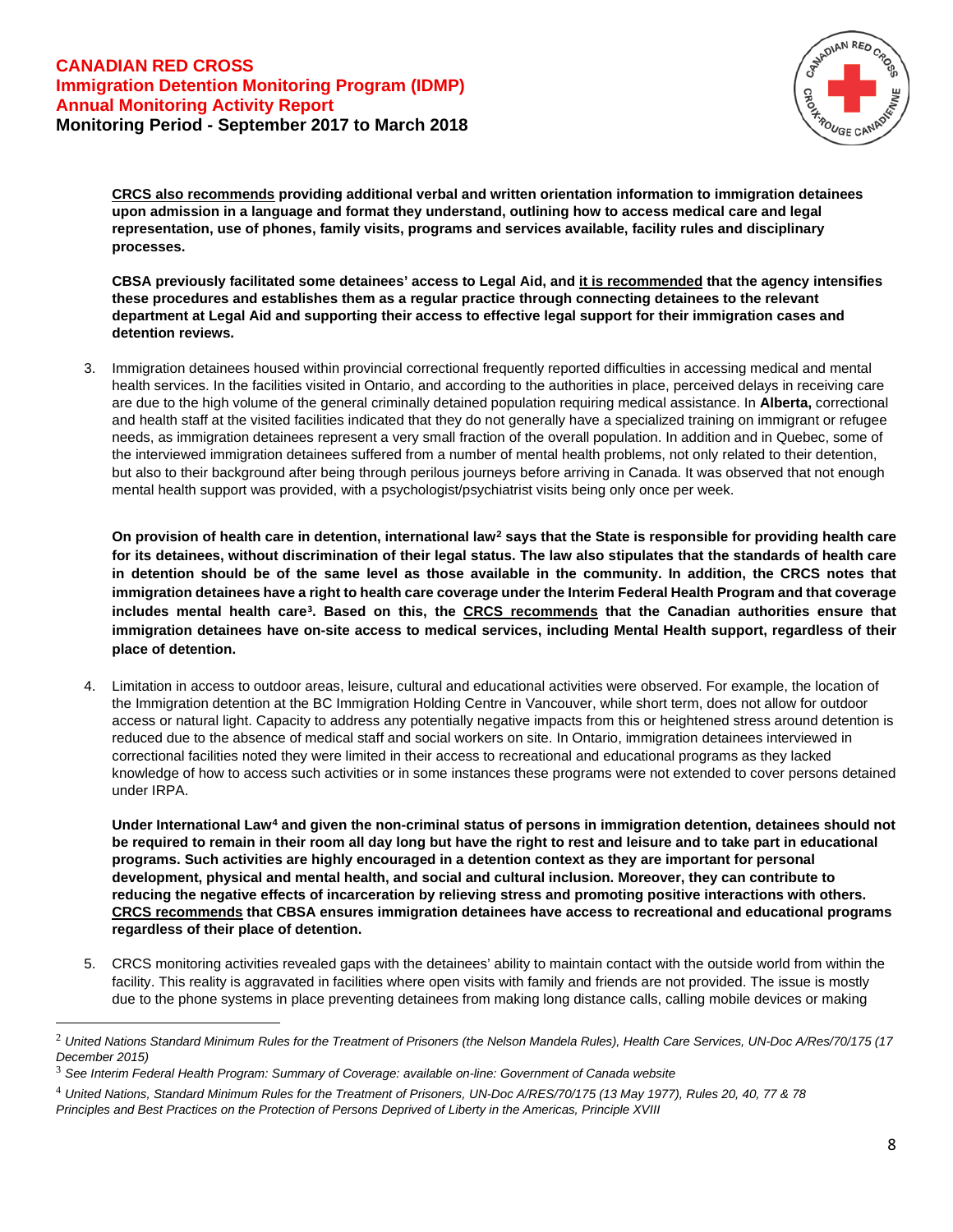

international calls. This common issue was observed in all regions where detention monitoring visits were conducted during the reporting period.

**Contacts and visits from the outside world, in particular with family members, are important for detainees in dealing with the consequences of the deprivation of freedom and is a guaranteed right under both national and international legislations[5](#page-8-0). This right of contact is extended to involve family members and friends and may take the form of verbal and written communication and actual visits. For immigration detainees in particular, being held in a foreign country amplifies the distance between them and their family members living abroad and their need for regular and adequate contact with the outside world.**

**Given the historical challenges with the phone system in provincial correctional facilities, CRCS recommends that CBSA ensure immigration detainees have regular and adequate access to contact family and friends, regardless of their place of detention, including through long distance and international calls, as well as the ability to call mobile numbers. CRCS also recommends development of a standardized protocol to ensure all detainees are consistently provided opportunities to maintain contact with family and friends, especially for detainees whose relatives live abroad. Contact visits for immigration detainees and their families are recommended, particularly for those with children, long-term detainees, and prior to removal.**

6. Correctional and medical officers in the visited facilities are generally not provided with sufficient training on the nature of immigration detention as well as the detained asylum seekers and refugees' needs, as immigration detainees represent a very small fraction of the overall population.

**CRSC recommends staff working directly with immigration detainees be trained and to include individuals with professional backgrounds such as immigration and refugee lawyers, healthcare and social work. The CRCS believes that multidisciplinary teams are better positioned to identify symptoms of distress displayed by immigration detainees and have greater capacity to provide timely and appropriate support related to their needs and wellbeing. In addition, CRCS recommends raising awareness among CBSA and correctional facilities' personnel on the nature of immigration detention and its differentiation from criminal detention.**

<span id="page-8-0"></span><sup>5</sup> *United Nations Standard Minimum Rules for the Treatment of Prisoners (the Nelson Mandela Rules), Rule 58 Principles and Best Practices on the Protection of Persons Deprived of Liberty in the Americas, Principle XVIII*